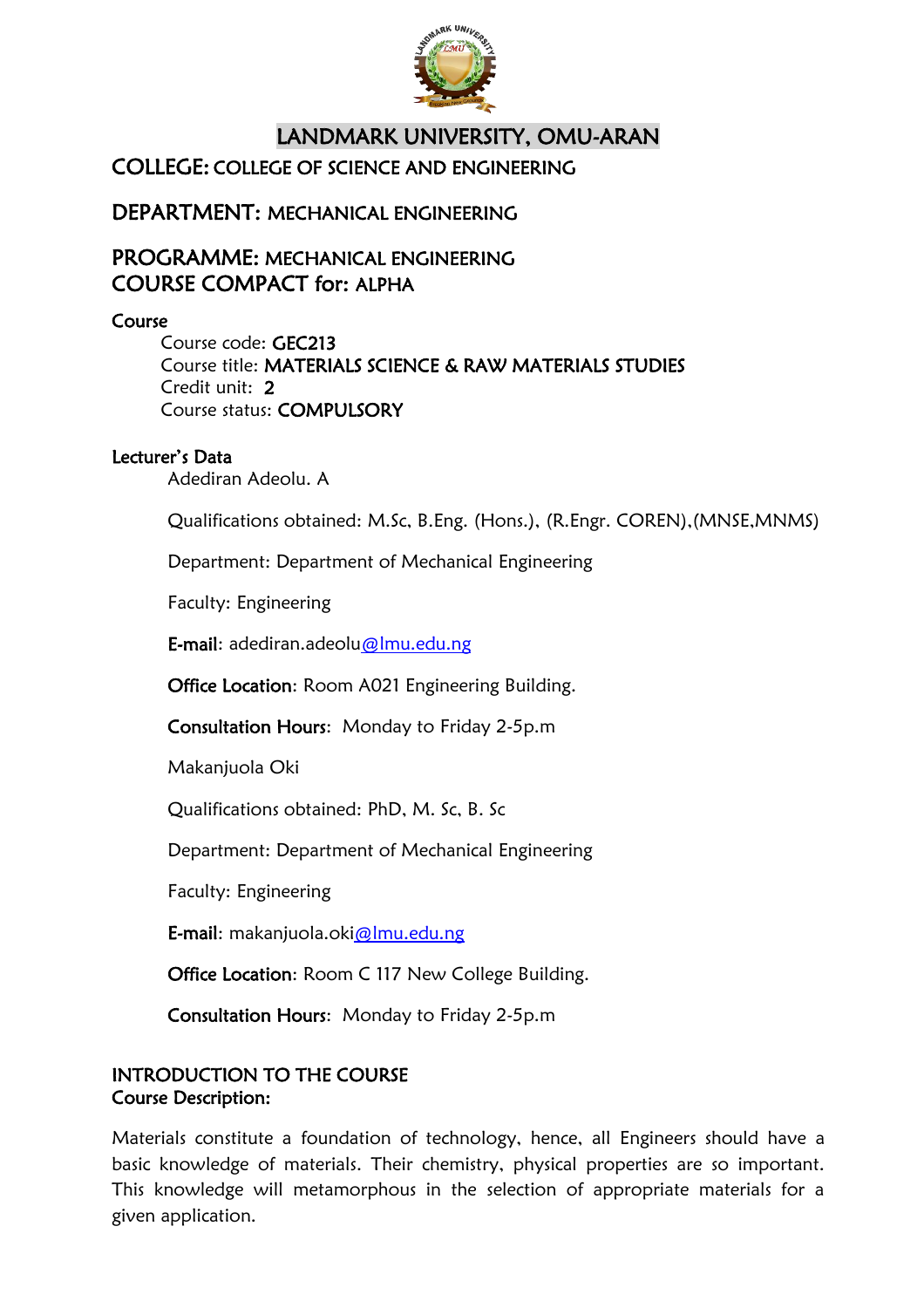## Course Justification:

Materials and innovative materials development are in the fore front of development in recent times. Materials are so important in the development of human civilization such that historians have identified civilization by the name of most used material. Thus, we have: Stone Age, Bronze Age etc. These showcased the importance of materials and their impact on human civilization. We are presently in Space Age marked by many technological developments towards development of materials resulting in stronger and light materials like composites, electronic materials like semiconductors, materials for space voyage like high temperature ceramics, biomaterials, etc.

#### Course Objectives:

• To know types of raw materials and their distribution in Nigeria

• To know processing techniques for various materials-composites, alloys, polymers.

- To acquire basic skills of unit operation and processes
- To know the production and uses of different materials and their starting raw materials.

#### Course Content:

Raw material deposit survey in Nigeria: quantity, location. Processing techniques and existing processed products. Material characteristics and composition. Material recycling. Physics of materials. Chemistry of materials.

#### Course Expectations:

| S/N | <b>GRADING</b>                            | SCORE(%) |
|-----|-------------------------------------------|----------|
| 1.  | <b>Continuous Assessments</b>             |          |
|     | $\bullet$ C.AI                            | 7%       |
|     | • C.All (Mid-Semester Test)               | 15%      |
|     | $\bullet$ C.Alll                          | 8%       |
| 2.  | Assignment                                |          |
| 3.  | Practical (Laboratory work)/ Case Studies | 10%      |
| 4.  | <b>Final Examination</b>                  | 60%      |
| 5.  | Total                                     | 100      |

#### Course Delivery Strategies:

- ❖ Provision of detailed explanation in class on the topic.
- Provision of adequate illustration on the board.
- ◆ Making lecturing periods interactive.
- $\div$  Giving the students class work during the lecture period.
- Giving take-home assignments at the end of each lecture.

#### Course Duration: Two hours per week for 15 weeks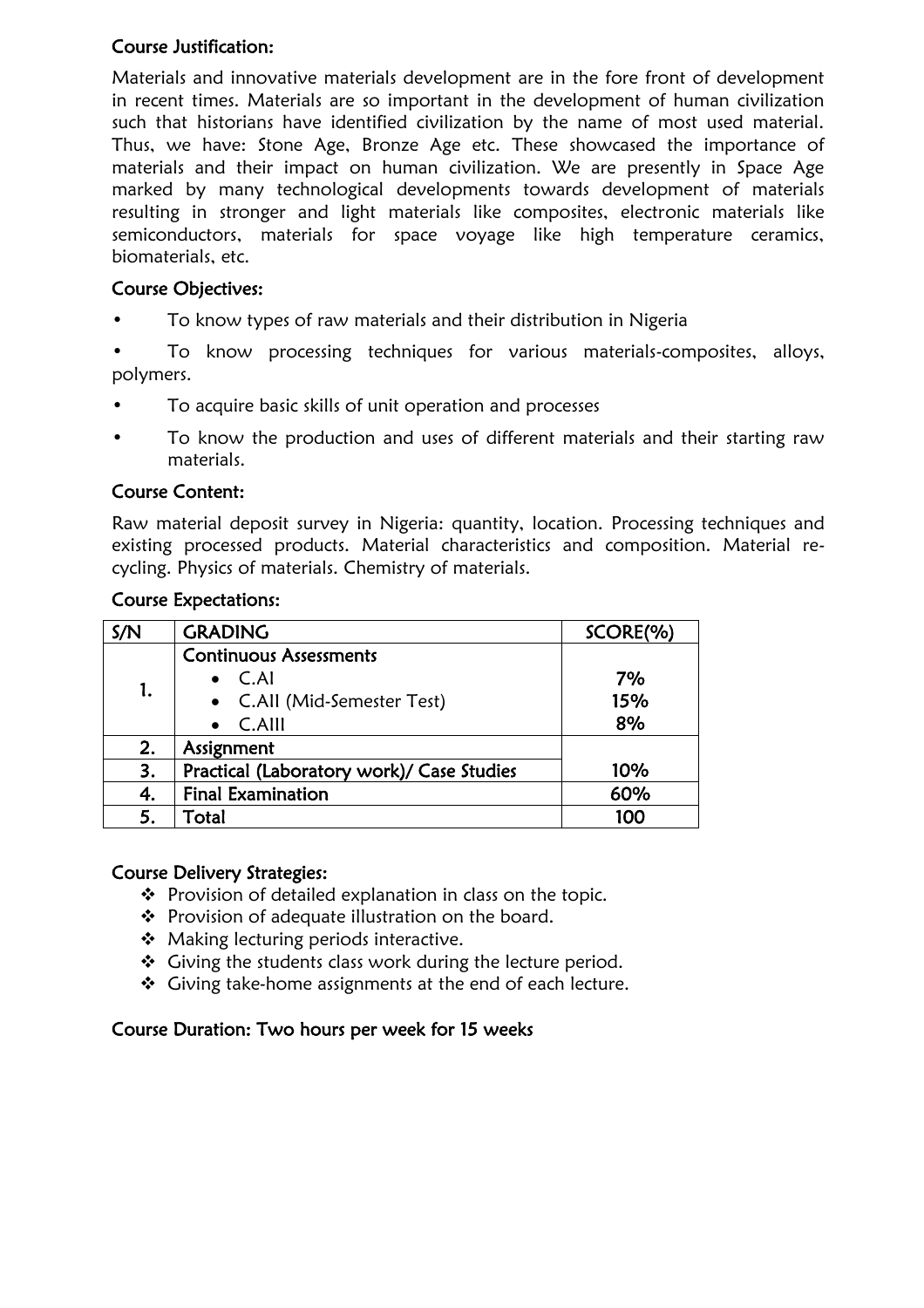# LECTURE CONTENT

# Module 1

 Week 1: Introduction to Materials science and raw materials distribution in Nigeria.

## > Objectives:

At the successful completion of this topic students should be able to;

- (i) explain what material science is
- (ii) mention the location, deposit and type(s) of raw materials in various geopolitical zones in Nigeria

## First hour:

Definition of material science and other related terms, brief history on advancement of materials reviewing from early man till date.

## Second hour

Raw materials; where they can be found within the geo-political zones in Nigeria

## $\triangleright$  Study Question:

#### What is material science?

Mention three raw materials each in the geo-political zones in Nigeria State the importance of materials science in Engineering

## $\triangleright$  Reading List –

Materials science and engineering: An introduction by William D Callister Jr.

#### $\triangleright$  Week 2: Processing, properties and applications of metals/alloys > Objectives:

At the successful completion of this topic students should be able to;

(i) describe the relationship between properties, processing and application of metal/alloys

## First hour:

Succinct discussion on processing, properties and applications of metal/alloys Second hour

Succinct discussion on processing, properties and applications of metal/alloys Entertainment of questions from students and group discussion on the topic

## $\triangleright$  Study Question:

Represent the triangular relationship for metal/alloys system

## $\triangleright$  Reading List –

Materials science and engineering: An introduction by William D Callister Jr.

#### Week 3: Thermal processing of metals and alloys, deterioration and recycling > Objectives:

At the successful completion of this topic students should be able to;

- (i) explain the thermal processing of metals and alloys deterioration and recycling
- (ii) explain in details what annealing is

# First hour: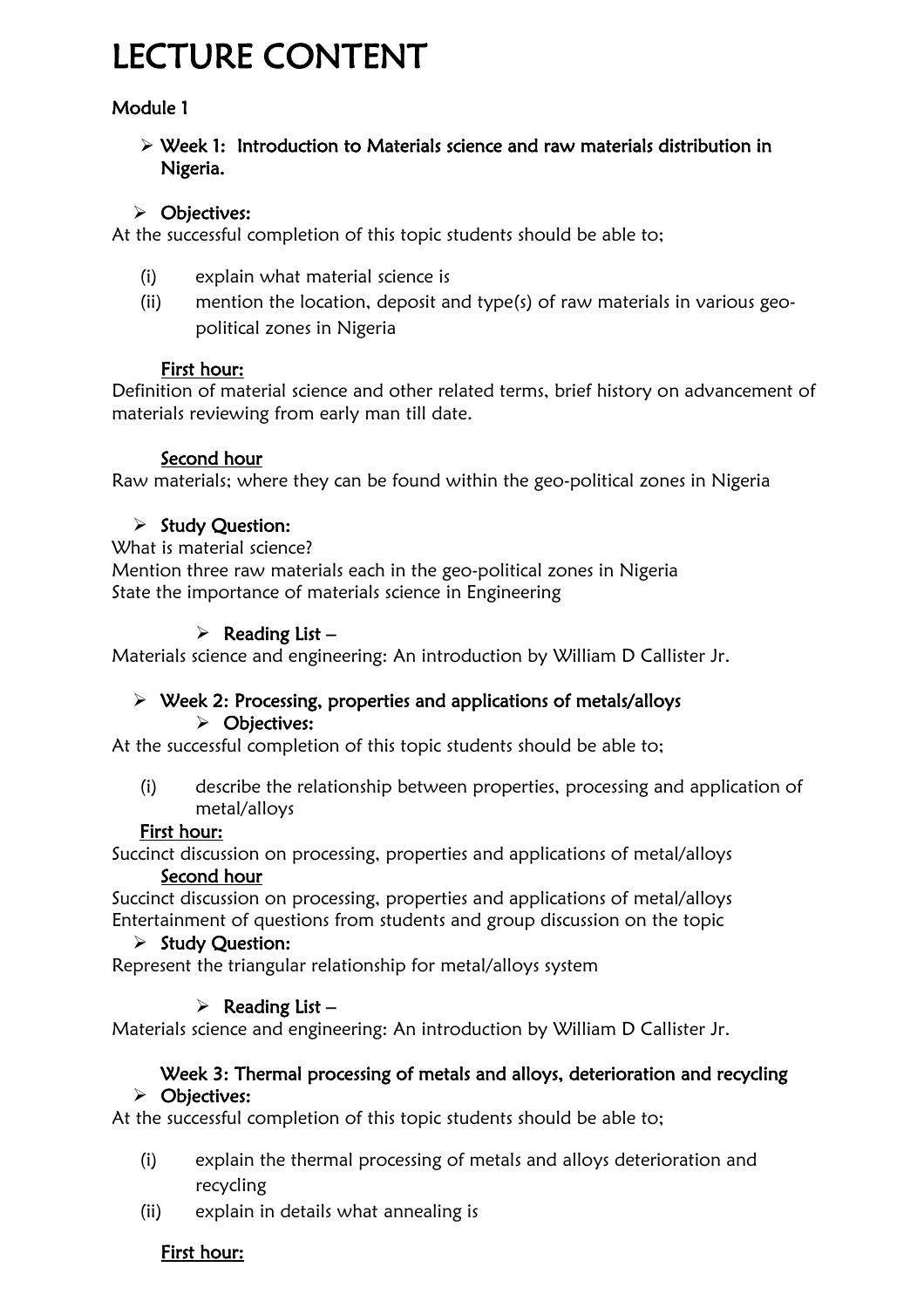What thermal processing of metal and alloys are. Mode of recycling, case hardening, the different forms of case hardening

#### Second hour

Different types of annealing; questions on thermal processing of metals and alloys

#### $\triangleright$  Study Question:

1. The percentage carbon in medium carbon steels ranges from \_.

(a)  $0.3 - 0.4$  (b)  $0.3 - 0.5$  (c)  $0.3 - 0.6$  (d) None

2. Stainless steel is so called because of its .

(a) High strength (b) High corrosion resistance (c) High ductility (d) **Brittleness** 

3. In white cast irons, carbon present as  $\qquad \qquad$ .

(a) Graphite flakes (b) Graphite nodules (c) Cementite (d) Carbon does not exist

4. Which of these is a refractory metal? (a) Ag (b) W (c) Pt (d) Ni

#### Reading List

The work work done by Adediran et al., (2015). Mechanical properties of dual phase steel quenched in bitumen medium, Leonardo Electronic Journal of Practices and Technologies (LEJPT), Issue [26](http://lejpt.academicdirect.org/A26/Cover26.pdf) (January-June), 2015 (14), p. 1-16, http://lejpt.academicdirect.org/A26/001\_016.pdf

The work done by Daramola et al., (2015). Evaluation of the mechanical properties and corrosion behaviour of coconut shell ash reinforced aluminium (6063) alloy composites,

Leonardo Electronic Journal of Practices and Technologies (LEJPT), Issue 27 (July-December), 2015 (14), p. 107-11, http://lejpt.academicdirect.org/A27/107\_119.pdf

# Module 2

#### Week 4

Topic: Processing, properties and applications of ceramics

## Objectives:

At the successful completion of this topic students should be able to;

(i) describe the processing, properties and applications of ceramics

#### First hour:

Definition of ceramics material.

#### Second hour

Processing techniques for ceramics materials, properties of ceramic materials and areas of application of ceramics materials.

#### $\triangleright$  Study Question:

What are ceramics materials?

Mention three areas of application of ceramics materials

#### Week 5:

Topic: Advances in ceramics, glass from agricultural wastes and recycling Objectives:

At the successful completion of this topic students should be able to;

(i) Mention the advances in ceramics materials and constituents of glassy materials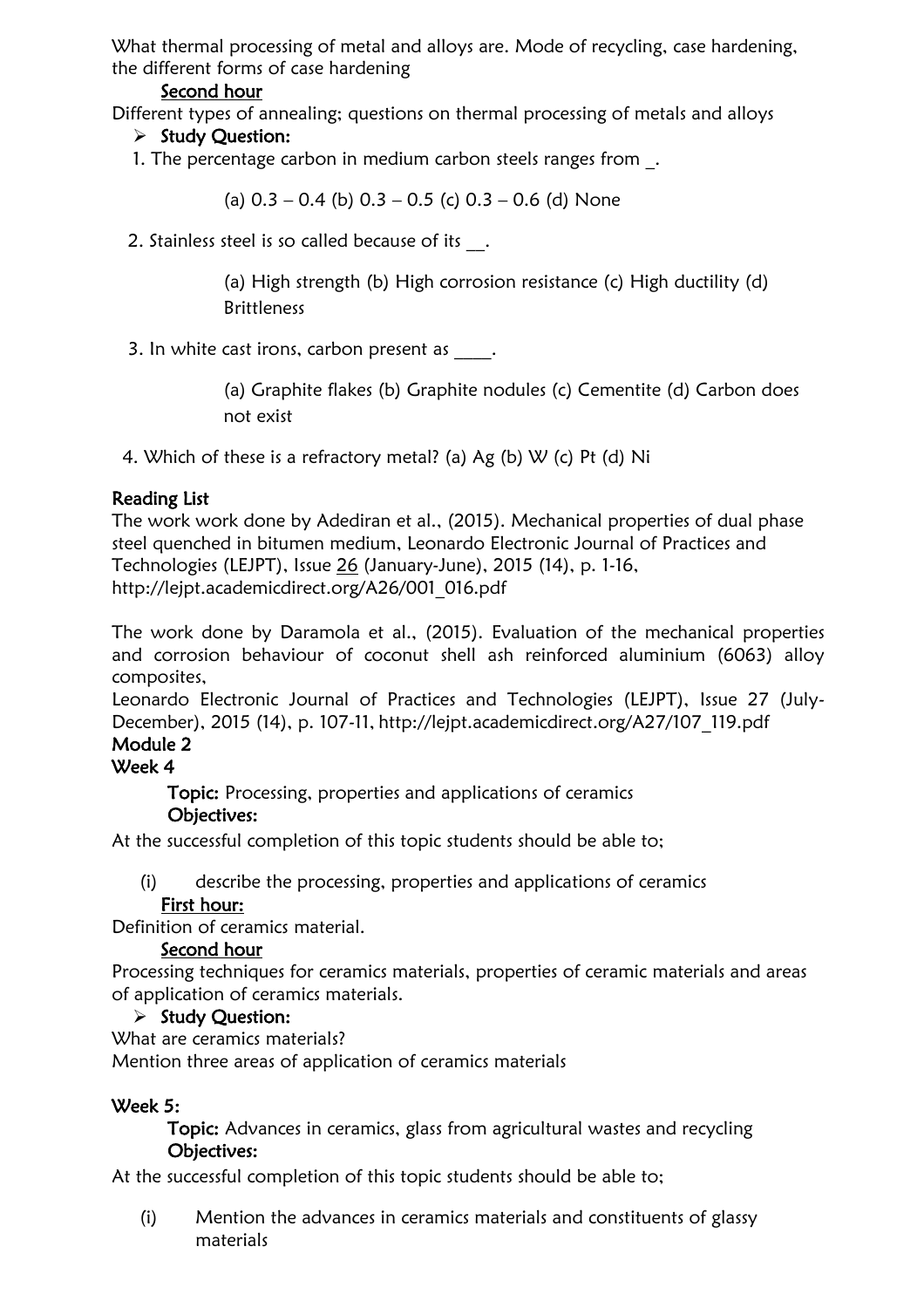## First hour:

Definition of glassy materials.

#### Second hour

Methods of recycling of agricultural wastes, different types of glass

## Week 6

Topic: Processing, properties and applications of polymers

#### Objectives:

At the successful completion of this topic students should be able to;

- (i) define polymeric materials
- (ii) state the processing routes involved in polymer processing

#### First hour:

Definition of polymeric materials. Areas of application of polymeric materials

#### Second hour

Processing and properties of polymeric materials

#### $\triangleright$  Study Question:

What are polymeric materials?

List five examples of polymeric materials

Mention three areas of application of polymeric materials

## Module 3

#### Week 7:

Topic: Processing, properties of composite materials

#### Objectives:

At the successful completion of this topic students should be able to;

(i) define composite materials

## First hour:

Explanation of composite materials, examples and properties

#### Second hour

Processing of composite materials

#### $\triangleright$  Study Question:

What are composite materials?

State four processing routes for composite materials

## Reading List

The work done by Daramola et al., (2015). Evaluation of the mechanical properties and corrosion behaviour of coconut shell ash reinforced aluminium (6063) alloy composites,

Leonardo Electronic Journal of Practices and Technologies (LEJPT), Issue 27 (July-December), 2015 (14), p. 107-11, http://lejpt.academicdirect.org/A27/107\_119.pdf Week 8:

Topic: Degradation and recycling of composite materials Objectives:

At the successful completion of this topic students should be able to;

- (i) Explain the degradation and recycling of composite materials First hour:
- Explanation on composite degradation and recycling techniques Second hour

Explanation on composite degradation and recycling techniques

 $\triangleright$  Study Question:

On can we carry out recycling of composite materials?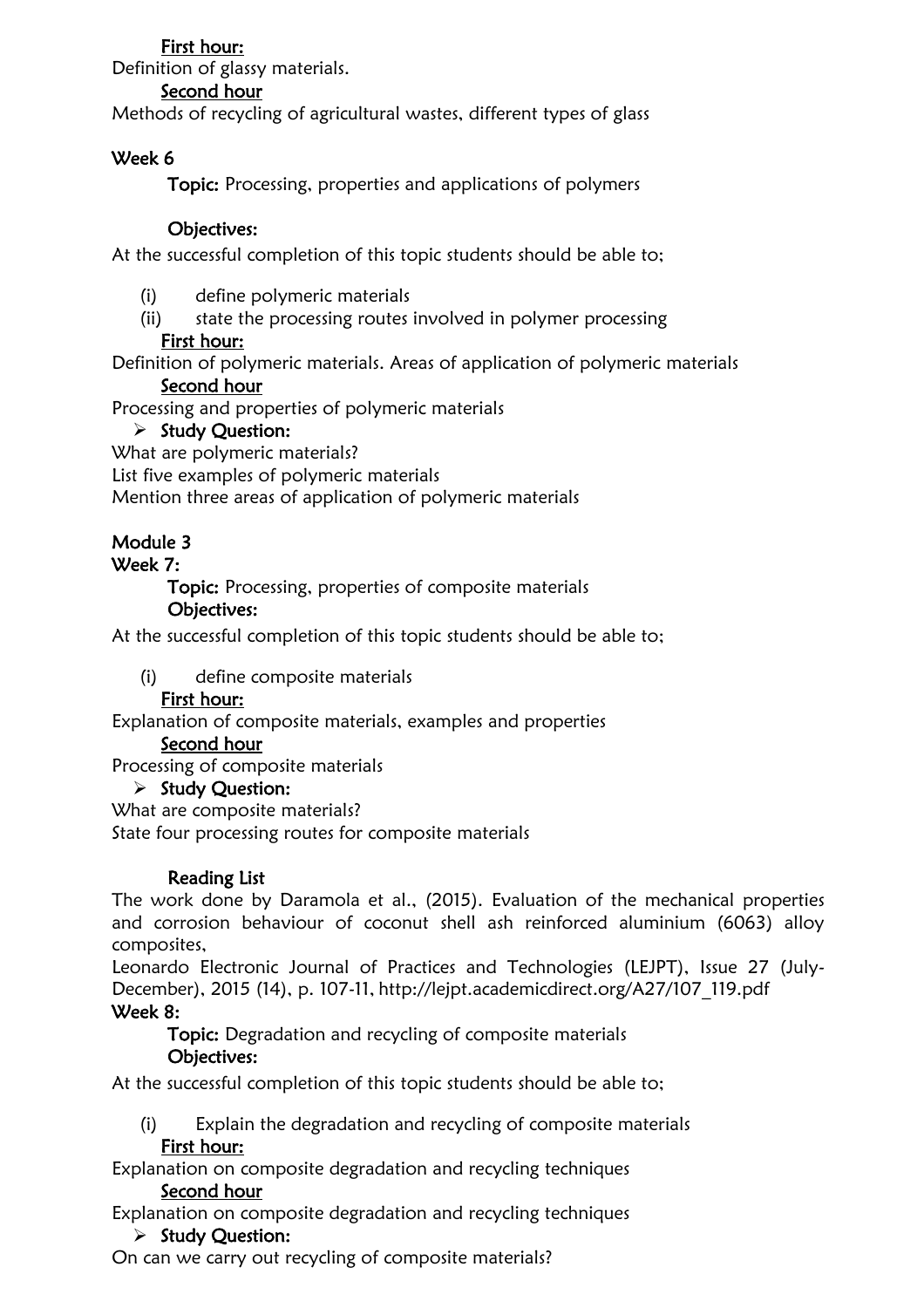## Week 9:

Topic: Raw materials from the atmosphere and processing of gases

#### Objectives:

At the successful completion of this topic students should be able to;

- (i) identify the raw materials from the atmosphere
	- First hour:

Explanation on materials from the atmosphere and processing of gases Second hour

Explanation on materials from the atmosphere and processing of gases

## $\triangleright$  Study Question:

What are the raw materials from the atmosphere?

How can we process gases?

# Module 4

Week 10:

# Topic: Raw materials from the lithosphere and processing of crude oil.

## Objectives:

At the successful completion of this topic students should be able to;

(ii) identify the raw materials from the lithosphere and processing of crude oil First hour:

Explanation on materials from the lithosphere and processing of crude oil Second hour

Explanation on materials from the lithosphere and processing of crude oil

## $\triangleright$  Study Question:

What are the raw materials from the lithosphere?

State the processing routes involved in crude oil processing

# Week 11:

#### Topic: Iron ore, ore dressing and extraction of iron. Objectives:

At the successful completion of this topic students should be able to;

(i) differentiate between iron ore and ore dressing

## First hour:

Processes involved in ore dressing

#### Second hour

Extraction of iron

## $\triangleright$  Study Ouestion:

State the processes involved in ore dressing Briefly discuss iron extraction

## Week 12:

## Topic: Raw materials from agricultural products and agricultural waste. Objectives:

At the successful completion of this topic students should be able to;

(i) identify the raw materials from agricultural waste

#### First hour:

Explanation on different materials from agricultural waste Second hour